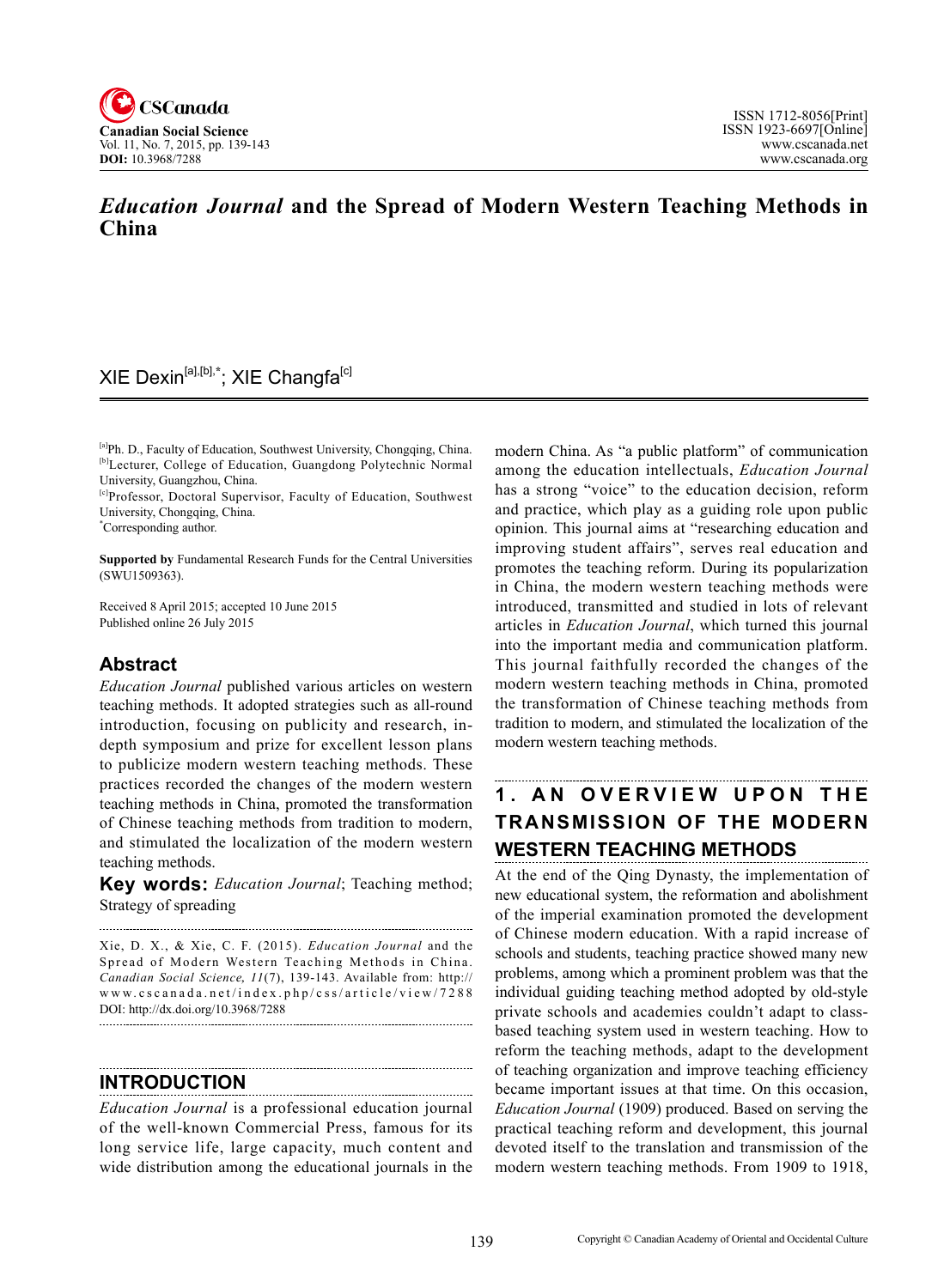it concentrated on articles related with Herbart Didactics, also introduced and spread single stage teaching method (i.e., "Compound Teaching", noted by the author) and Groups of Study.

Then, under the influence of the May  $4<sup>th</sup>$  New Culture Movement and American progressive education movement, China turned directly from imitating Japan to study America. After 1918, various western education ideas were introduced into China, the new "personalityoriented", "children-centered" and "life-based" teaching methods greatly impacted on the traditional school teaching ideas and caused an extensive concern in the educational field. In the 1920s, *Education Journal* showed insight into the need of the Chinese teaching reform and published a large number of modern western teaching methods. Some scholar pointed out that, it tended to introduce and propose the new teaching methods, especially the child-centered "Project method" and "Dalton Plan" (Zhou & Zhu, 2002, p.3).

According to statistics, from 1909 to 1948, the number and proportion of articles about teaching methods published on *Education Journal* are shown in Figure 1 (Wu, Liu, Ding, & Lin et al., 2006, pp.346-353, 388-394).





#### **Articles about Teaching Methods on** *Education Journal* **(unit: piece/percent)**

It should be pointed that the entries, such as "Didactics", "Project method", "Dalton Plan" and "Special Didactics", are classified according to *Index of Education Journal (1909-1948)*. Whether this classification is reasonable or not, is beyond of this article. Articles about teaching methods are included in this paper in order to learn about the transmission of modern western teaching methods.

In addition, *Education Journal* paid attention to the application of western teaching methods upon different disciplines in elementary education. The number and proportion of relevant articles on *Education Journal* are shown in Figure 2 (Wu, Liu, Ding, & Lin et al., 2006, pp.346-353, 388-394).

According to Figure 1 and Figure 2, 328 articles about teaching methods were published on *Education Journal*, in which 31 articles were related with "Project method" while 34 ones were about "Dalton Plan", respectively accounting for 9.5% and 10.3%. Such data shows that this journal not only introduces and promotes modern western teaching methods, but also presents the transmission change from Herbart Didactics in the late Qing Dynasty and the early Republic of China to "Project Teaching Method" and "Dalton Plan" in 1920s. It reflects the general situation upon spreading modern western teaching methods.



**Figure 2 Articles on Special Didactics in Primary School of**  *Education Journal* **(unit: piece)**

# **2. BASIC STRATEGY TO SPREAD MODERN WESTERN TEACHING METHODS**

With various western education trends, teaching experiments and methods, *Education Journal* relevant strategies on the spread of modern western teaching methods were adopted by *Education Journal* so as to meet the need of Chinese teaching reform.

#### **2.1 A Comprehensive Introduction**

On the one hand, *Education Journal* managed to offer a comprehensive introduction on modern western teaching methods. Before 1918, this journal introduced Herbart Didactics, Montessori teaching method, single stage teaching method, self-learning instruction method, Groups of Study, etc. Meanwhile, it involved teaching methods of different subjects in primary education. Furthermore, some other teaching methods were also included, such as *Batter Bill Grade Individual Teaching Method*, *Teaching Method of Labor View*, *Individual-based Grade Teaching Method*, etc.. In 1920s, this journal had extensive publicity upon the Project method, Dalton Plan, Gary System, Winnetka Plan, Haverty System, etc..

On the other hand, *Education Journal* managed to offer an overall introduction on a certain teaching method. Compared with Herbart Didactics, Montessori teaching method had a less effect in China. However, *Education Journal* published *New Education Method of Montessori Women History*, *Facility of Montessori New Education Method*, *Brief Biography of Montessori Women History*, *Soroban Education of Montessori theory*, *Preface of*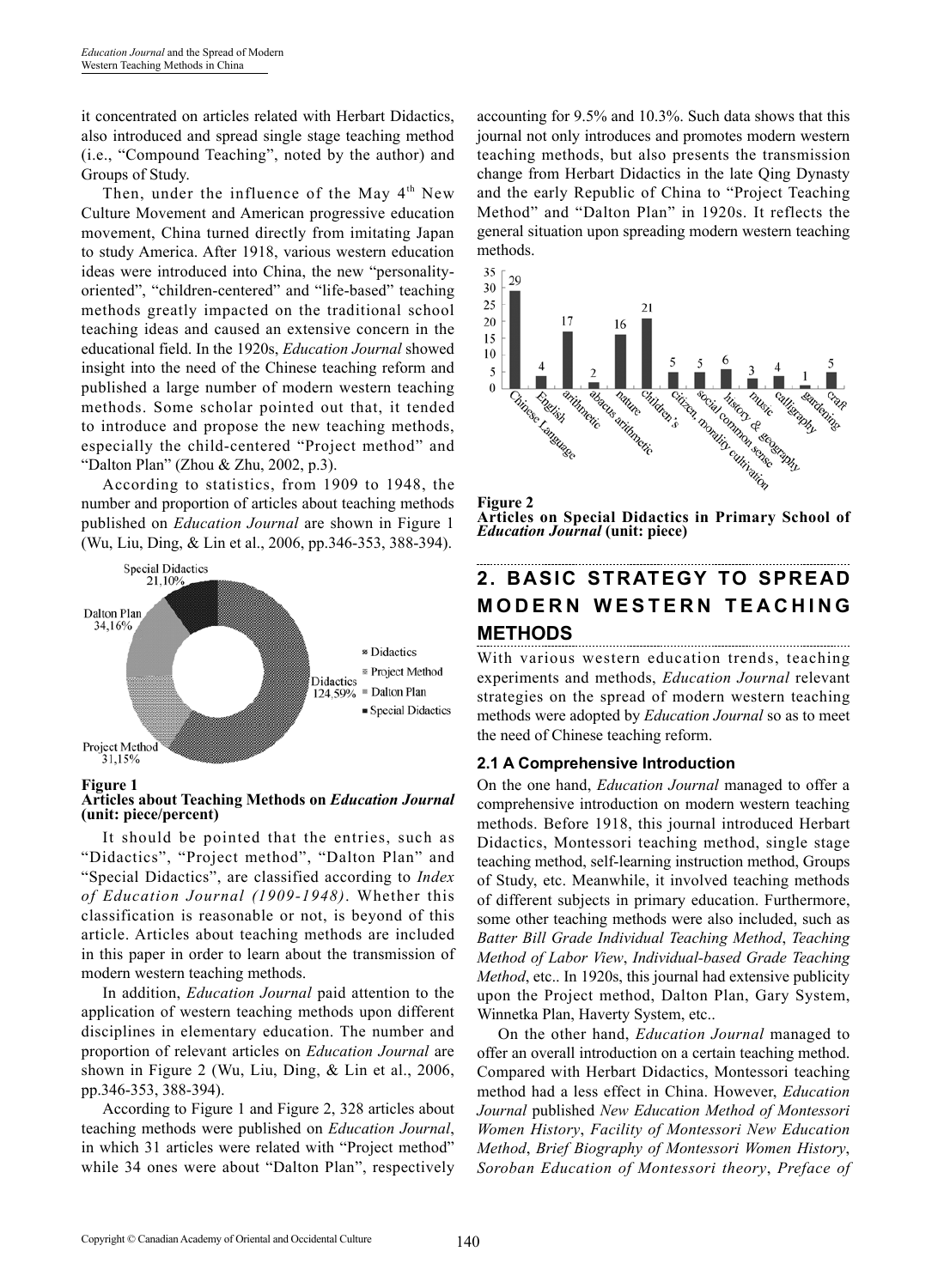Montessori *Education Method*, *Mrs. Bastid Montessori Education Method Speech*, *Montessori Primary Education Methodology*, etc. These articles introduced its founder, development history, fundamental principle, content and facilities. It is obvious that this journal has a wide and deep introduction on modern western teaching methods.

### **2.2 Publicity and Research**

As for some important teaching methods, although no special topic discussion was held, *Education Journal* conducted propaganda and research. Before 1918, this journal published relevant articles such as *Reduce the Teaching Time*, *Teaching with Full-Time Double-Session System*, Fantastic Teaching Management, *Rhine Five Formal Steps*, *Distinction of Teaching Time*, *Methods to Control Spare Time*, *Brief Introduction of Didactics*, *Education Criticism Purpose*, *Main Entries of Teaching Methods*, *Research of New Teaching Methods*, *On New Developmental Teaching Methods*, *Teaching Management Experience*, *Shortcomings of Current Education*, *My View on Education*, *Problem-based Teaching Method*, etc. In the 1920s, *Education Journal* published 31 articles to publicize and research the popular "Project Teaching Method" at that time.

In the specific historical context, *Education Journal*  had reported and publicized the far-reaching didactics and project teaching method. These articles involved translation of western theories and researches on domestic reality, theories and operations, experiences and introspection of weakness.

#### **2.3 In-Depth Monographic Study**

Towards far-reaching teaching methods, *Education Journal* not only gave timely reports and publicity, but also gathered education powers and held in-depth monographic studies. These studies were mainly achieved by two ways.

On the one hand, *Education Journal* published "Editor's Note" such as "Special Announcement", "Declaration" and "Our Missions", so as to indicate its aims, propositions and editorial orientation, to draw educators' attention and to have monographic studies. In Vol. 10 No. 1, *Education Journal* treated "Reformation of School Teaching Methods" as one of its "aims". It published 12 relevant articles and appealed to educators for teaching methods reformation. In order to encourage domestic educators to have in-depth study, it claimed that "this journal manages to honestly introduce and publicize various western teaching methods" in Vol. 14 No. 1. When it resumed publication in September of 1934, chief editor He Bing-song pointed out in "Our Mission" that "the particular mission of this journal is an exploration of pure education theories and teaching methods" (He, 1934).

On the other hand, *Education Journal* actively planned special issues about the popular teaching methods, guiding educators to have in-depth discussions upon a certain teaching method. In the "Notice" of Vol.14 No.9, it announced that "*Dalton Plan Special Issue* will be published as Vol.14 No.11 or Vol.14 No.12 as a reference for the education field". After the new education system was issued, the primary curriculum outline was produced while no reformation started in teaching methods, thus the reform spirit of new education system was difficult to realize. Therefore, *Education Journal*  released a "Particular Notice" in Vol. 15 No.10, which planed "*Special Issue about All the Subjects in Primary Education* in lunar January next year" (1923). According to statistics of the author, 34 articles related with Dalton Plan were released in *Education Journal*, with 8 articles in the special issue of Vol.14 No.11 and 6 in that of Vol.14 No. 12; 14 articles about teaching methods of the subjects in primary education were released in Vol.16 No.1 of *Special Issue about All the Subjects in Primary Education* and 17 articles in Vol.16 No.2. It shows this journal's great influence in the education field and reflects the researchers' enthusiasm. Undoubtedly, these are conducive to its concentration of the education powers to have in-depth monographic studies.

## **2.4 Prize for Excellent Teaching Plan**

In order to offer practical, valuable and easy-operation teaching plans for teachers in old-style private schools, *Education Journal*, according to the *General Regulations on Prize for Teaching Plan*, published "Notice on the Teaching Plan of *Bee* in the Chinese subject of elementary school" in the cover of its first issue (1909) so as to collect outstanding teaching plans nationwide. Meanwhile, it published trial teaching plans by 4 Nongmen normal students ― *Chinese Subject Teaching Plan in Grade 1 of Primary School* by Gu Shu-Sen, *Chinese Subject Teaching Plan in Grade 2 of Primary School* by Wang Jing-yu, *Chinese Subject Teaching Plan in Grade 3 of Primary School* by Ye Feng and *Chinese Subject Teaching Plan in Grade 4 of Primary School* by Wu Ren-ying (1909). Then, in No. 2 of the same volume, prize was offered for excellent teaching plan of "*Honesty Prevails Throughout Society* in morality cultivation curriculum of elementary school". Furthermore, in the No.4 and No.8 issues of the same year, the prize lists and teaching plans about *Bee* and *Honesty Prevails Throughout Society* were respectively published for reference. These teaching plans indicate that what the authors adopted are "Three" or "Five" Formal Lesson-steps.

It is undeniable that prize for excellent teaching plan by *Education Journal* is a strategy of Commercial Press. It should be noted that the publication of excellent teaching plan as a reference assist teachers in new-style schools with classroom teaching, which promotes the improvement and optimization of the teaching methods. Meanwhile, Herbert Didactics is better publicized and accepted by more and more teachers in new-style schools. Some scholar point out that the publication of outstanding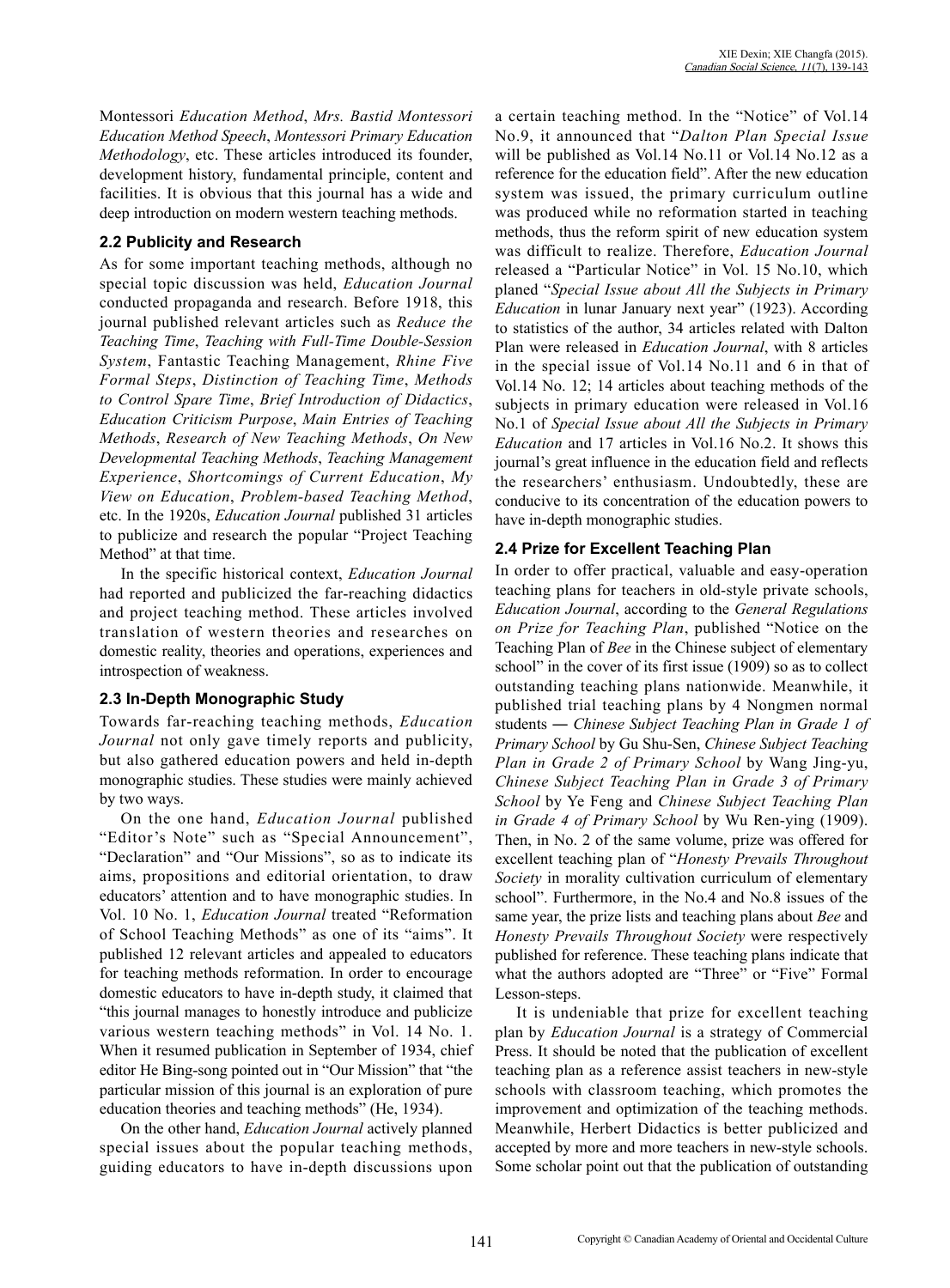teaching plan by *Education Journal* offers samples for the teaching method reformation in primary and secondary education. Besides, it encourages front-line teachers to study and improve teaching methods, especially the publicity and popularization of Herbart's Five Formal Lesson-steps (Yang, 2012, p.200).

## **3. Historical Review of Spreading M odern W estern T eaching Methods**

*Education Journal* plays an important role in the introduction of modern western teaching methods in China. It is not only faithfully records its transformation and pushes the reformation of modern Chinese teaching methods, but also promotes the localization of modern western teaching methods.

#### **3.1 Recorders of the Transformation of Modern Western Teaching Methods in China**

*Education Journal*, created in the late Qing Dynasty, stopped publication for two times because of the war in the Republic of China. In the history of Chinese modern education, this journal, as an important educational medium, promotes the publication of the modern western teaching methods.

As for articles related with teaching methods in *Education Journal*, before 1918, the main articles were about the introduction and publicity of Herbart Didactics while several articles involved Montessori teaching method, single stage teaching method, self-learning instruction method, Groups of Study, etc.; in 1920s, this journal not only greatly reported the popular "Project method" and "Dalton Plan", but also concerned Gary System, Winnetka Plan, Haverty System, etc. Meanwhile, it introduced some concrete teaching methods related with curriculums, such as elementary Chinese Language, English, arithmetic, abacus arithmetic, nature, children's literature, elementary composition, grammar, citizen, morality cultivation, social common sense, history & geography, music, calligraphy, gardening, craft, gymnastics, etc.. The majority of the teaching methods have been reported.

*Education Journal* managed to bring in the modern western teaching methods timely and comprehensively. At the same time, it focused on some in-depth studies. *Education Journal*, as a faithful recorder, witnessed the introduction and localization of the modern western teaching methods in China because it had continuous tracking reports on the western theories and the domestic research.

#### **3.2 Propellent of the Teaching Method Reform in Modern China**

In order to adapt to the regime change, Ministry of Education in the late Qing Dynasty and the early

Republic of China had designed the education system, which offered jurisprudential evidences for the wide introduction of western curriculum and teaching into new-style schools. However, the traditional private tutors inevitably felt helpless in front of the new-style teaching during the localization of the modern western teaching methods. Therefore, *Education Journal* actively introduced and publicized the modern western teaching methods, offering reference for the classroom teaching. The broad spread of the new-style teaching methods not only promoted the development of the modern western education, but also accelerated the transformation of old-style private tutors into new-style teachers, which advanced the reform of the traditional individual guidance teaching method.

After the May  $4<sup>th</sup>$  New Cultural Movement, mechanical imitation of Herbart-based didactics limited the teaching form and the development of students' personality and interest. After some exploration, educational reform resulted in the "633" system in 1922. Then, the curriculum standards of the new education system produced, and the corresponding reform concerned curriculum and teaching material. During this period, *Education Journal* paid close attention to the western modern teaching methods. Overall publicity, wide introduction and timely translation offer reference for the reform and development of the domestic teaching methods, which promoted Chinese Teaching Reform Movement and Teaching Method Experiment in 1920s.

Some scholar pointed out, "the advancement of the modern education concentrated upon the methods ― the improvement of teaching methods" (Xiong & Zhou, 2001, p.113). The teaching method reform in modern China is a modern transformation from the traditional individual guidance teaching method to the multielement "personality-oriented", "children-centered" and "life-based" teaching methods. Such change is largely benefited from the introduction, publicity and research of modern western teaching methods by *Education Journal*. The spread of modern western teaching methods in China, not only brings powerful impact upon traditional Chinese teaching idea, but also speeds up the reform of modern Chinese teaching methods. Thus, *Education Journal* can be seen as an important pusher of teaching method reform in Modern China.

#### **3.3 Guider of the Localization of the Modern Western Teaching Methods**

During the spread of the modern western teaching methods in China, *Education Journal*, so as to meet the need of Chinese teaching reform, based on the wide introduction and publicity of western teaching methods, actively guided the educators to combine the domestic situation, research the specific application and explore the concrete implementation. Finally, localized treatises about teaching methods were finished.